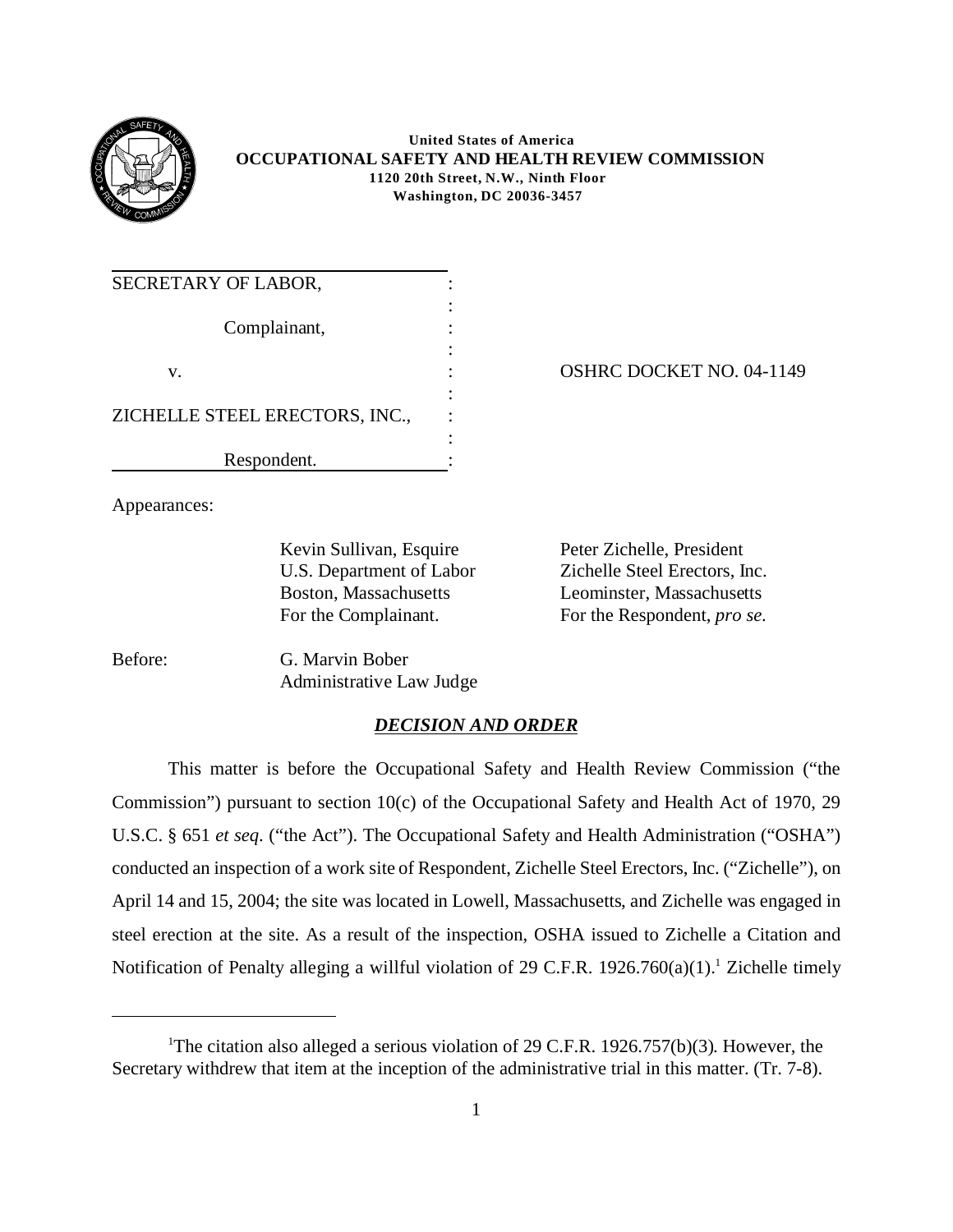contested the citation and the proposed penalty. The administrative trial in this matter was held on December 15, 2004, in Boston, Massachusetts. Only the Secretary has filed a post-trial brief.

### *The OSHA Inspection*

Joseph LaRose is the OSHA compliance officer ("CO") who inspected the site. He testified he noticed the steel erection as he was driving to his office on the afternoon of April 14, 2004, and that he saw two employees working on the fourth floor of the building, one of whom was standing on the outside edge; the fourth floor was about 44 feet from the ground, and the employee on the edge had no fall protection and was not even wearing a harness. The CO pulled over, took some photographs of the employee, and then entered the site and took further photographs.<sup>2</sup> He attempted to meet with the supervisor of Jackson Construction Company ("Jackson"), the general contractor, but learned the supervisor was out for lunch; he then proceeded to where the crane was lifting steel and met with Christopher LeMay, Zichelle's job site foreman. The CO explained why he was there, and Mr. LeMay had the one worker, James Snyder, come down. The CO asked Mr. Snyder why he did not have on fall protection, and Mr. Snyder said he and the other worker had only gone up to do a couple of things and then it had stopped raining so they had stayed; he also said it would "bother my back if I had to attach every time I was connecting steel." At that point it began raining hard, so the CO told Mr. LeMay he would get back in touch with him later. (Tr. 37-50, 77; Exhs. C-13(a)-(f)).

CO LaRose returned to the site the next day. After parking his car, he saw two employees on the fourth floor who were landing and placing decking and exterior steel; they had on harnesses but were walking freely on the steel without being tied off to anything, and, as the CO watched, they landed a bundle of decking right at the edge of the building and then walked back into the interior of the building.<sup>3</sup> The CO took several photographs of what he saw, including one showing Mr. LeMay on the ground with his back to the camera; according to the CO, Mr. LeMay was watching the crane's load as it went up to the employees on the fourth level. CO LaRose then entered the site,

<sup>&</sup>lt;sup>2</sup>The CO explained that OSHA has a local emphasis program for fall hazards, which requires him to inspect a site whenever he observes a fall hazard. (Tr. 39, 76-77).

 $3$ The CO noted that when he first saw them, the workers were within 2 feet of the edge; they then walked out to the edge, back into the building, back to the edge again and along the edge for 3 to 4 feet, and then back into the interior of the building. (Tr. 52).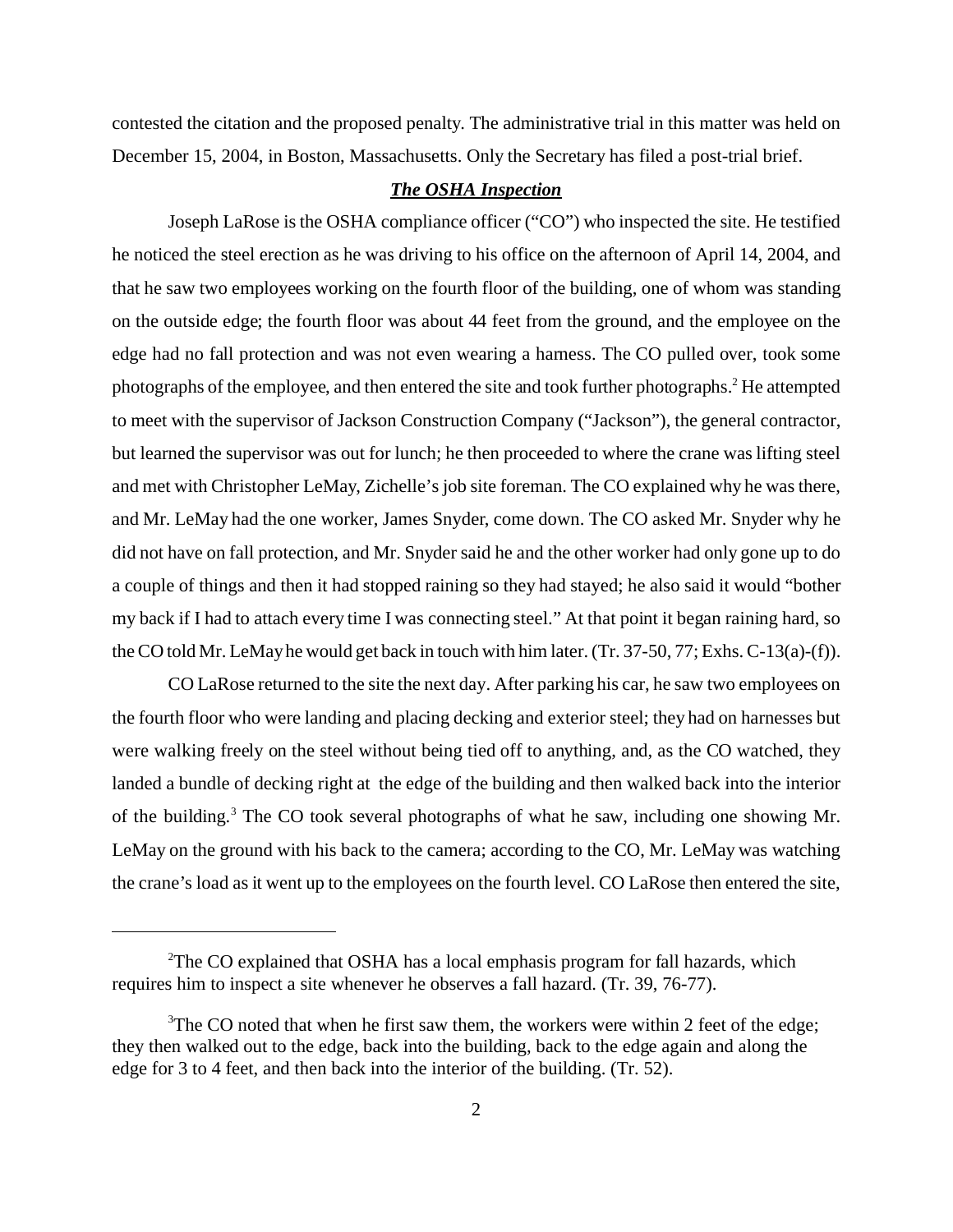spoke to Mr. LeMay, and asked him to have the employees, who were Mr. Snyder and Daniel Sweet, come down. When they did, the CO photographed Mr. Snyder with his harness and lanyard on and a "beamer" attached to the lanyard; the CO noted, however, that Mr. Snyder should have had two lanyards and two "beamers" to have 100 percent fall protection.<sup>4</sup> The CO indicated that the willful classification was based on the fall exposure occurring for two days, on Mr. LeMay's awareness of the condition, and on Zichelle's prior citations for fall protection violations. (Tr. 51-65, 84-85, 88-93, 97-101; Exhs. C-13(g)-(j), (l)-(m), (o)).

## *Willful Citation 2 - Item 1*

This item alleges a violation of 29 C.F.R. 1926.760(a)(1), which is a provision of Subpart

R, OSHA's steel erection standard. The cited regulation states as follows:

Except as provided by paragraph (a)(3) of this section, each employee engaged in a steel erection activity who is on a walking/working surface with an unprotected side or edge more than 15 feet (4.6 m) above a lower level shall be protected from fall hazards by guardrail systems, safety net systems, personal fall arrest systems, positioning device systems or fall restraint systems.

Paragraph  $(a)(3)$ , in turn, states that:

Connectors ... shall be protected from fall hazards as provided in [paragraph] (b) ... of this section....

Finally, paragraph (b)(1) states that:

(b) *Connectors*. Each connector shall:

 $(1)$  Be protected in accordance with paragraph  $(a)(1)$  of this section from fall hazards of more than two stories or 30 feet (9.1 m) above a lower level, whichever is less.

The foregoing provides, and the CO testified, that connectors exposed to falls of more than two stories or 30 feet, whichever is less, must be protected by one of the systems described in the standard. (Tr. 75, 87). The record shows that on both days of the inspection, Zichelle employees James Snyder and Daniel Sweet were working as connectors on the fourth floor of the building, which was approximately 44 feet above the ground. (Tr. 31, 184). In addition, as set out *supra*, the

<sup>&</sup>lt;sup>4</sup>The CO explained that a beamer is an item that straddles a beam and that, after a worker has tied off to it, drags along behind the worker as the worker walks the steel. He also explained that 100 percent fall protection is accomplished by the worker putting another beamer on the next piece of steel and tying off to it before untying from the first beamer. (Tr. 60-61, 81-82).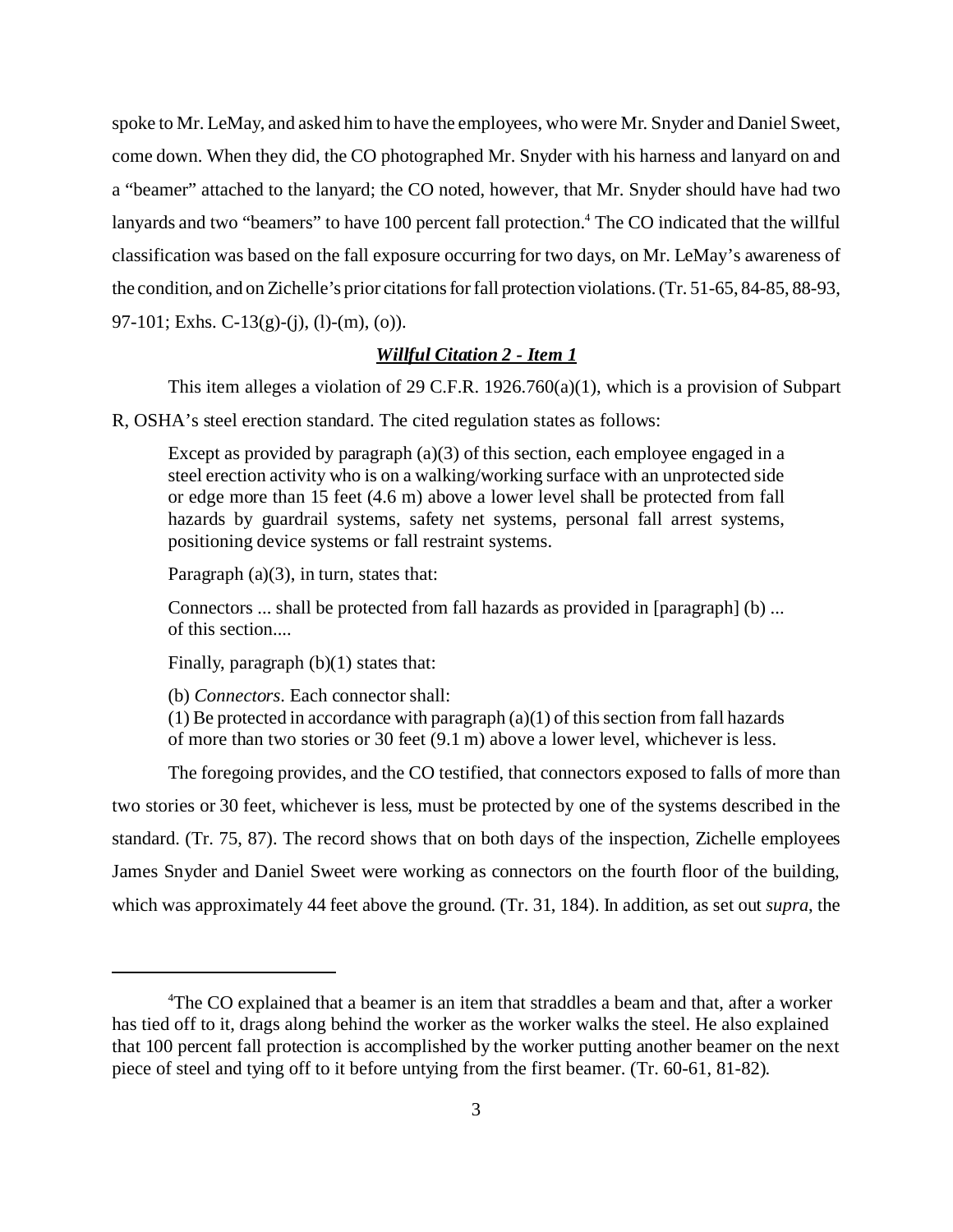CO testified that the employees were exposed to falls to the outside of the building.<sup>5</sup> (Tr. 38, 51-52). Based on this evidence, the Secretary contends that she has met all four elements of her burden of proof in this case in that she has shown that (1) the cited standard applies, (2) the standard was not met, (3) employees had access to the violative condition, and (4) the employer had actual or constructive knowledge of the violative condition. *Astra Pharmaceutical Prod.,* 9 BNA OSHC 2126, 2129 (No. 78-6247, 1981). Zichelle, on the other hand, contends that the Secretary has not demonstrated that employees were exposed to falls to the outside of the building. Zichelle also contends that it did not have the requisite knowledge in this matter.

As to the first day of the inspection, the CO testified that he saw Mr. Snyder standing on the outside edge of the fourth floor of the building without fall protection. (Tr. 38). The CO also testified that Mr. Snyder was not even wearing a harness when he saw him. (Tr. 41). According to the CO, Mr. Snyder told him, when asked why he did not have on fall protection, that he and the other worker had only gone up to do a couple of things and then it had stopped raining so they had stayed. (Tr. 43). Zichelle does not dispute this particular testimony, based on Peter Zichelle's statement at the trial that "it's clear that the gentleman in question didn't have his harness on." (Tr. 209). Zichelle does dispute that the Secretary proved that Mr. Snyder was exposed to a fall hazard as alleged.<sup>6</sup> However, I observed the CO's demeanor as he testified, including his body language and facial expressions, and I found him a credible and convincing witness. Further, the CO's photographs support his testimony; in particular, Exhibits C-13(b) and (c) are close-up shots showing Mr. Snyder standing on the outside edge of the building. I find that Mr. Snyder was exposed as the CO described.

As to the second day of the inspection, the record shows that Mr. Snyder and Mr. Sweet were again working on the fourth floor of the building. The CO testified that while both employees were wearing harnesses that day, they were walking freely on the steel and were not attached to anything; he further testified that he saw them at the edge of the building landing a bundle of decking, after which they walked back into the building's interior. (Tr. 51-52). Again, Zichelle does not dispute

<sup>5</sup> Falls to the interior of the building are not relevant in this matter, as the distance from the fourth floor level to the third floor deck was 14 feet. (Tr. 31).

<sup>&</sup>lt;sup>6</sup>At the trial, for example, Zichelle objected to the CO's photographs, arguing they were not an accurate depiction of the job site; however, the photographs were admitted. (Tr. 44, 49).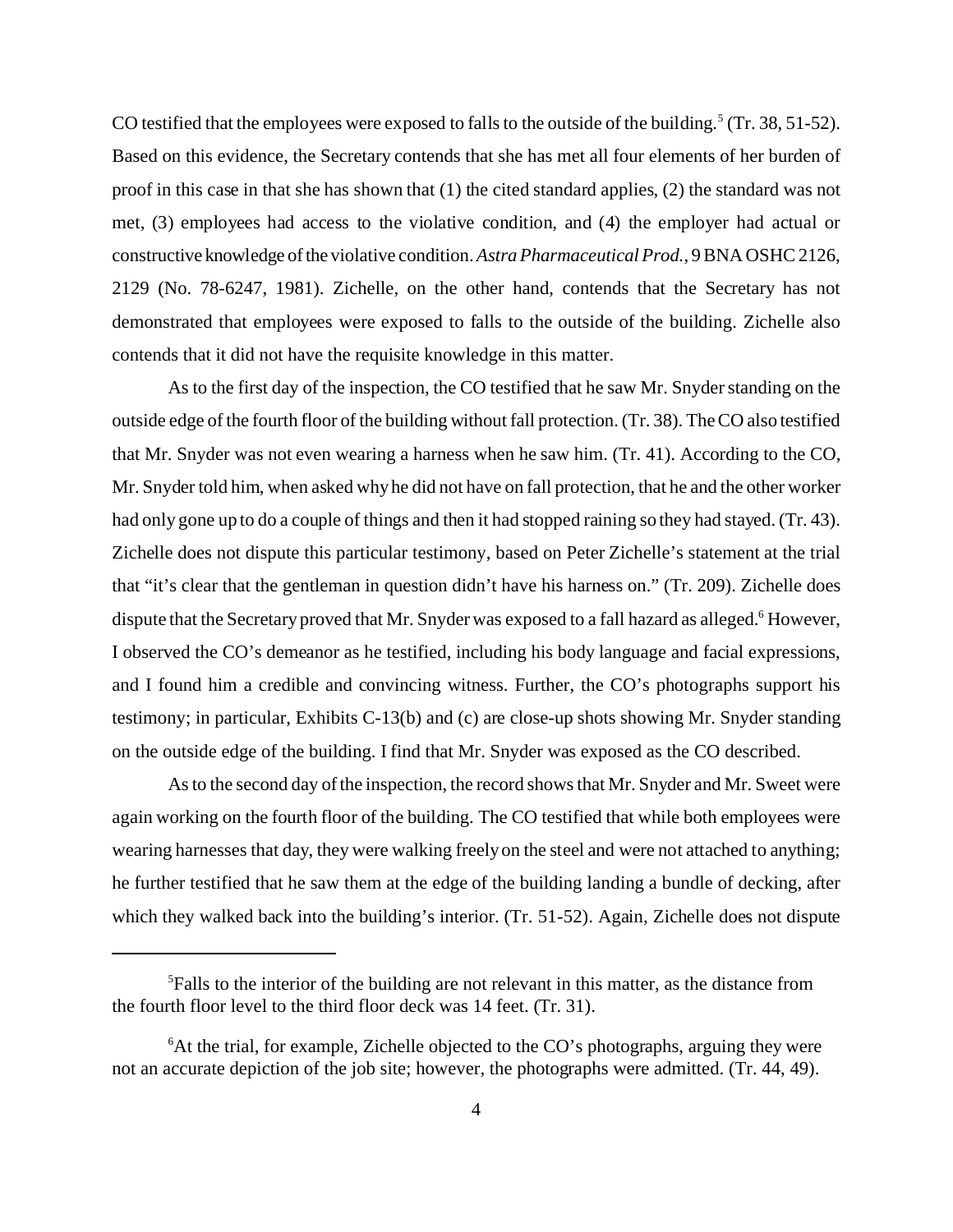that the employees were not tied off, but it does dispute that the Secretary proved that the employees were exposed as alleged.<sup>7</sup> In this regard, the CO discussed the photographs he took of what he observed.8 In particular, he testified that he took Exhibit C-13(g) right after seeing the employees land the bundle of decking at the edge of the building; he said that it could not be determined from  $C-13(g)$  if the employees were 6 feet from the edge, but that, when he entered the site and walked up to the building, he could see that the bundle was about 2 feet from the edge. $^9$  He also testified that Exhibits C-13(h)-(j), which were close-up shots, showed the employees walking in towards the building's interior after being at the edge; he said that although it could not be determined from the photographs, the employees were less than 6 feet from the edge. (Tr. 51-55, 89-91).

Christopher LeMay, Zichelle's job site foreman, testified that he could not tell, upon viewing Exhibits C-13(g)-(j), exactly where the employees were standing, and it was his opinion that their exposure was to the third floor deck below, which was 13 to 14 feet. (Tr. 190-91). The CO, on the other hand, was emphatic that he saw the employees at the edge landing a bundle of decking and that C-13(g) was taken right after that had occurred; he was also emphatic that when he walked up to the building after entering the site, he looked up at the bundle and saw that it was about 2 feet from the edge. (Tr. 53-54, 90). As set out *supra*, I found the CO to be a credible and convincing witness. Moreover, his photographs, while not conclusive, support his testimony. Finally, the fact that he looked up at the bundle after entering the site lends further weight to his testimony concerning the location of the employees when he saw them. Based on the testimony of CO LaRose, and on my credibility determination above, I find the employees were exposed as the CO described.<sup>10</sup>

<sup>7</sup> Even if Zichelle did dispute that the employees were not tied off, I note the testimony of Timothy Pineau, Jackson's site supervisor, who was present when the two employees came down from the building on April 15, 2004, that he heard one say he had not been tied off. (Tr. 27, 31).

<sup>&</sup>lt;sup>8</sup>Zichelle again objected to the CO's photographs, but the photographs were admitted. (Tr. 64-67).

<sup>&</sup>lt;sup>9</sup>The CO noted that while it is not set out in the standard, OSHA has interpretation letters that state that workers must be protected when within 6 feet of an edge. (Tr. 75).

<sup>10</sup>With respect to my credibility determination, *see Agra Erectors, Inc.*, 19 BNA OSHC 1063, 1066 (No. 98-0866, 2000).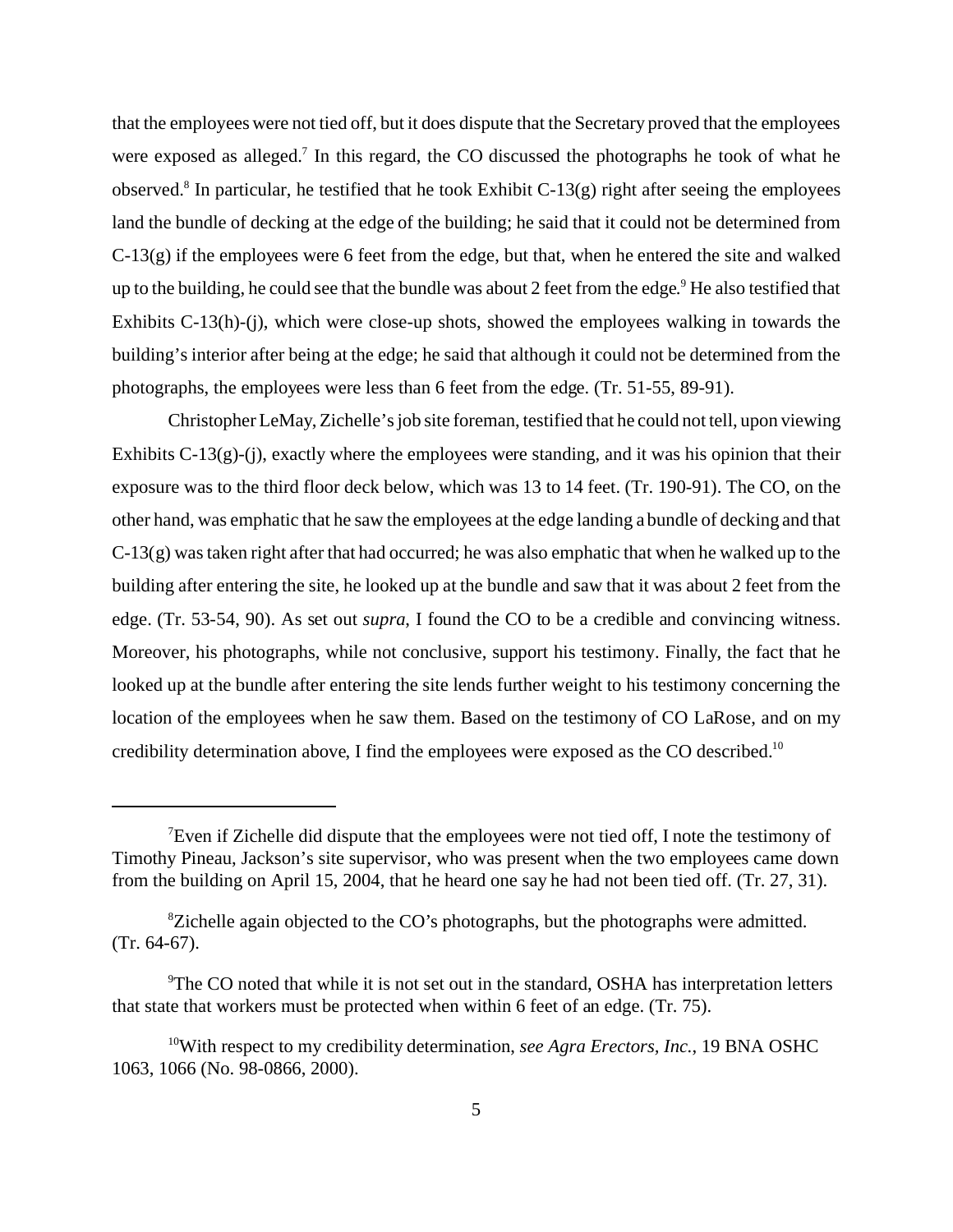In support of its contention that it did not have knowledge of the violations, Zichelle points to the testimony of Mr. LeMay that he was the foreman at the site on April 14 and 15, 2004, and that he was also performing ground man duties, which involved "hooking up pieces [to the crane] and sending them up onto the building." He explained that certain employees had not shown up, due to the rainy weather, and that he therefore had to act as both foreman and ground man, which prevented him from walking around as he normally would. He further explained that he could not see the workers on the fourth floor due to the two floors of decking below them, and also due to the "galvanized brick shelf" that was on the second level. Mr. LeMay testified that he was not aware that Mr. Snyder did not have on his harness on April 14; however, he then stated that he could see from his vantage point that day that Mr. Snyder had on his tool belt but that he could not see anything else and just assumed that Mr. Snyder also had on his harness. He also testified that while he could not tell what he had been looking at in photograph C-13(l), which showed him with his back to the camera and facing the building, he could have been looking at many things, including where he had to lay the next bundle of decking. Mr. LeMay said that he had never had a problem before with Mr. Snyder not wearing a harness, that he had seen no violations at the site, and that he had had no trouble with employees not conforming because he laid them off if they did not follow the rules; in addition, he said that he and everyone else at the site had had training in Subpart R. Mr. LeMay stated that he talked to Mr. Snyder and Mr. Sweet at the end of the day on April 14 and that the next morning he held a tool box meeting with all of his employees that covered the use of harnesses, lanyards and beamers. (Tr. 178-79, 183-91, 196).

I observed Mr. LeMay's demeanor as he testified, including his facial expressions and body language, and I found him to be a less than candid witness. Moreover, in considering the foregoing, I note that some of Mr. LeMay's testimony does not "add up." For example, he testified that he could tell that Mr. Snyder had on his tool belt on April 14 but that he could not tell if he had on his harness, which, in my view, is simply not believable.<sup>11</sup> Mr. LeMay further testified that he could not see the workers on the fourth floor because of the two floors below them that were decked, but he also

<sup>&</sup>lt;sup>11</sup>This finding is consistent with the CO's testimony that Mr. LeMay was rigging the crane "directly below" Mr. Snyder, that Mr. Snyder was in "direct sight" of Mr. LeMay, and that Mr. LeMay was looking "right at" the exposed employee. (Tr. 42, 186).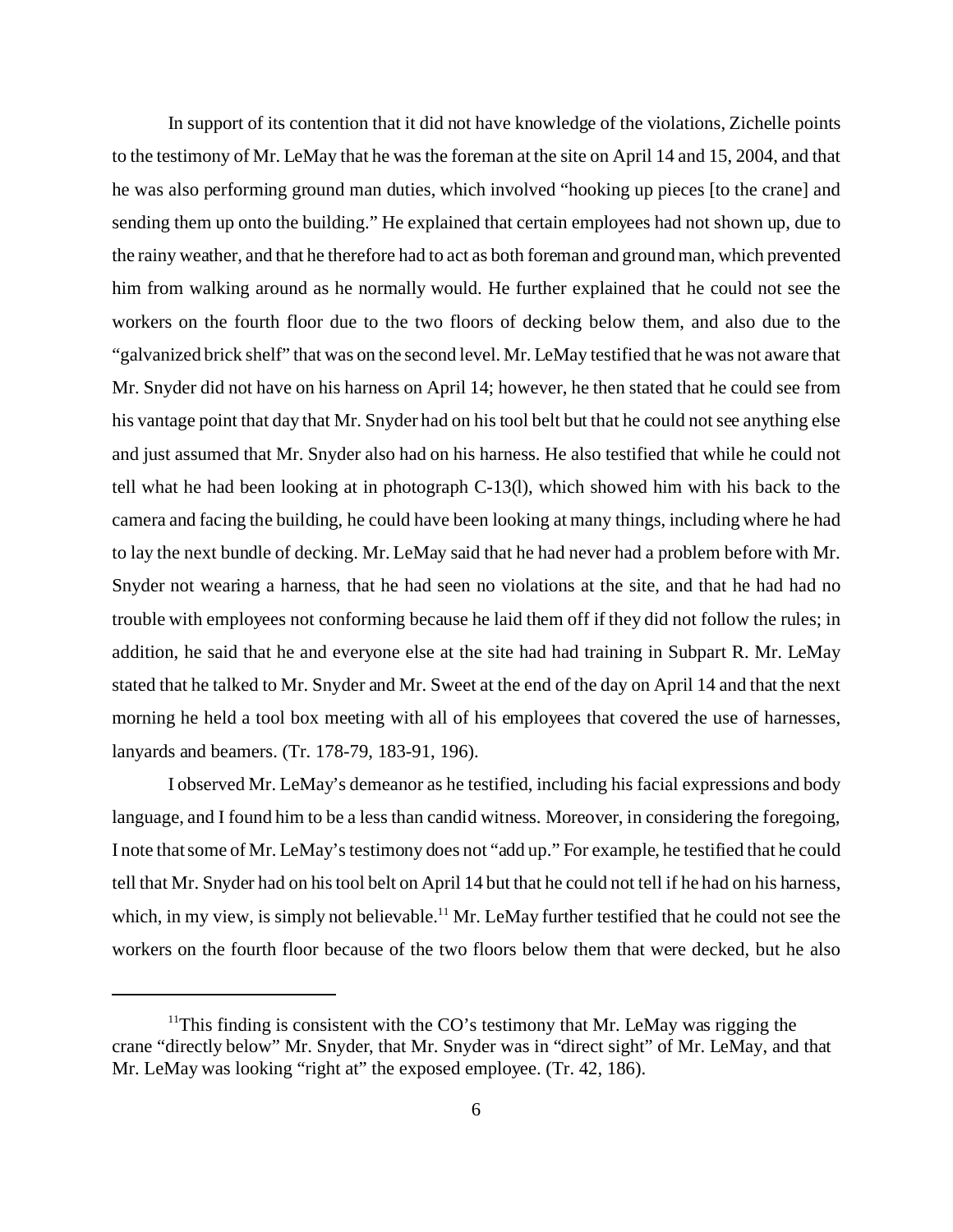testified that, in photograph C-13(l), he could have been looking at where he had to lay the next bundle of decking; if he could see where the decking was going to be set down on the fourth floor, then it would seem that he could also see the employees.<sup>12</sup> (Tr. 191, 195-96). Mr. LeMay's testimony regarding being unable to see the employees due to his location under the "galvanized brick shelf" on the second level is also not credible. (Tr. 195-96). The shelving was in place in two locations, in a section on the far left of the building and in another section approximately in the middle of the building, as shown in photographs C-13(e) and (g), and it is clear from photographs C-13(g) and (l) that Mr. LeMay was not standing underneath the shelving.

Other evidence in the record supports a conclusion that Mr. LeMay knew the employees were working without tying off. In my opinion, Mr. Snyder's statement to the CO on April 14 that it would "bother my back if I had to attach every time I was connecting steel" is a strong indication that Mr. Snyder often worked without tying off. (Tr. 43). In addition, Mr. LeMay's testimony that he had had no problems with employees not conforming because he laid them off if they did not follow the rules is inconsistent both with Mr. Snyder's statement to the CO and the fact that Mr. Snyder was at work the next day. (Tr. 189). It is also inconsistent with the statement of Mr. Zichelle, during his closing argument, indicating that Zichelle did have discipline problems with its ironworkers but that it did not generally fire employees for not following safety rules because it did not want to "cause a problem for a particular employee." (Tr. 207-08).

Based on the foregoing, I find that Mr. LeMay was aware that the employees were working at the edge without fall protection on April 14 and 15, 2004. The Secretary has shown all of the required elements set out above, and, accordingly, has established the alleged violation.

#### *Classification of the Violation*

The Secretary has classified the violation in this case as willful. According to Commission precedent, a violation is willful if it was committed "with intentional, knowing or voluntary disregard for the requirements of the Act or with plain indifference to employee safety." *Asbestos Textile Co.*, 12 BNA OSHC 1062, 1063 (No. 79-3831, 1984). In *Williams Enter., Inc.*, 13 BNA

 $12$ This conclusion is consistent with the CO's testimony that he could see the bundle of decking on the fourth floor as he walked up to the building on April 15. (Tr. 90).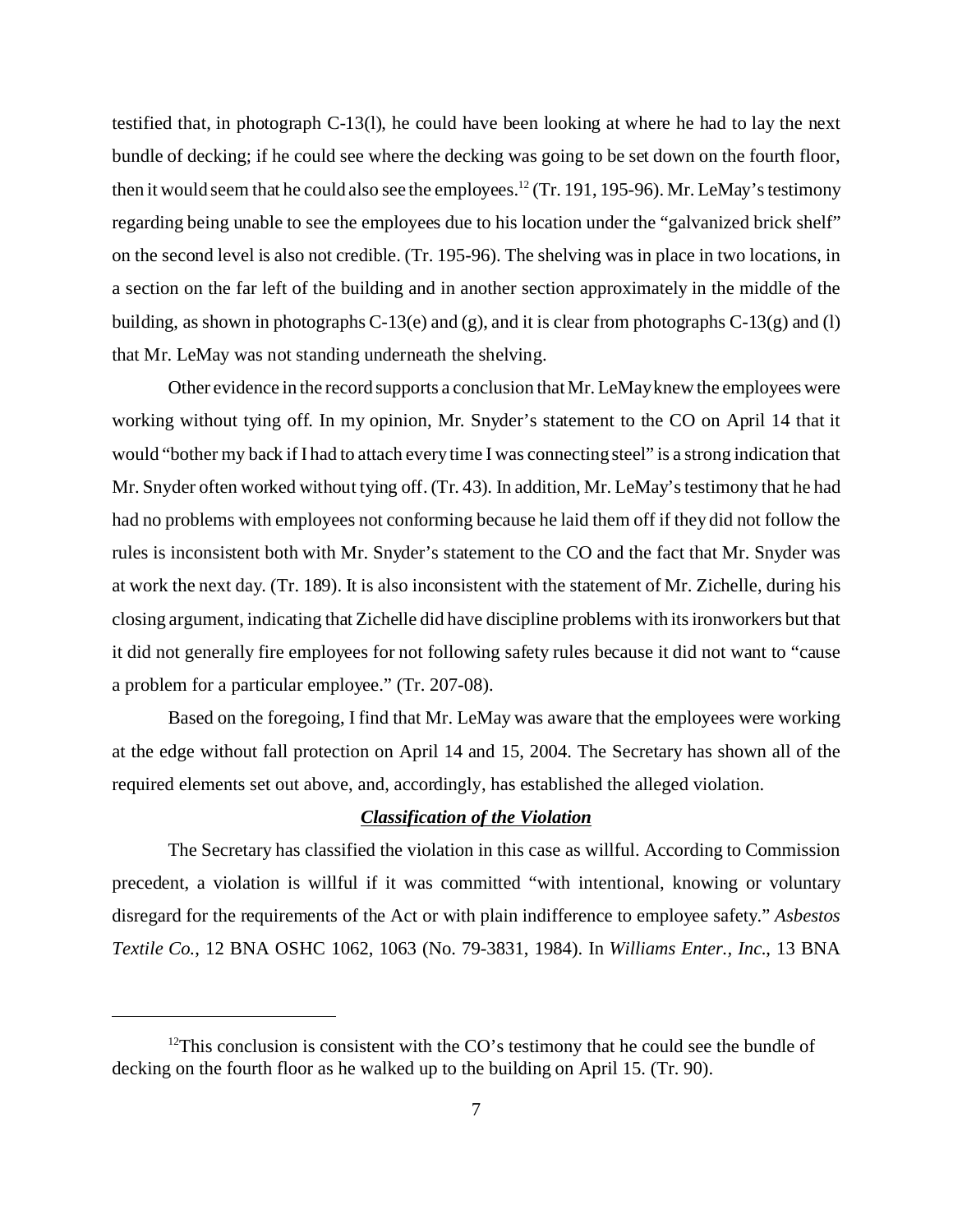OSHC 1249, 1256-57 (No. 85-355, 1987), the Commission elaborated upon what must be shown to demonstrate a willful violation:

It is not enough for the Secretary to show that an employer was aware of conduct or conditions constituting a violation....A willful violation is differentiated by a heightened awareness–of the illegality of the conduct or conditions–and by a state of mind–conscious disregard or plain indifference. There must be evidence that an employer knew of an applicable standard or provision prohibiting the conduct or condition and consciously disregarded the standard.

In addition to the foregoing, a willful violation can also be established by showing that the employer had been cited previously for the same condition or had failed to correct the condition after being informed it was a violation. *See, e.g., Anderson Excavating & Wrecking Co.*, 17 BNA OSHC 1890, 1891-94 (No. 92-3684), and cases cited therein. Further, where the employer has long familiarity with the standard, and only insubstantial reasons for not complying with its terms, the violation is willful. *Williams Enter., Inc.*, 13 BNA OSHC 1249, 1257 (No. 85-355, 1987).

Mr. LeMay testified that Zichelle made the decision to unionize in January of 2002 and that it became a union shop in January of 2003. 13 He also testified that during 2002, he and Zichelle's other employees took union training in the OSHA construction standards; the topics included Subpart R and safety training in connecting, lifting and rigging. Each employee who took the training received a certification in that regard and a copy of Zichelle's safety program, which contained Subpart R as well as other OSHA standards relevant to Zichelle's work. (Tr. 178-80, 194; Exh. R-1). Mr. LeMay stated that the union training had made him more aware of safety. (Tr. 183).

The record also shows, based on my findings *supra*, that employee James Snyder was standing at the edge of the fourth floor of the building without any fall protection on April 14, 2004, and that he was not even wearing his safety harness at the time. The CO spoke with Mr. LeMay, and when Mr. LeMay called Mr. Snyder down, Mr. Snyder told the CO that it would bother his back if he tied off every time he was doing connecting work. When the CO returned the next day, he saw Mr. Snyder and another employee, Daniel Sweet, standing about 2 feet from the edge of the fourth floor of the building; both had on safety harnesses, but neither was tied off. Mr. LeMay thus failed to take effective measures to remedy the situation the CO had told him about on April 14.

 $^{13}$ Exhibit R-2, the agreement that Zichelle signed with the union, is dated August 4, 2001.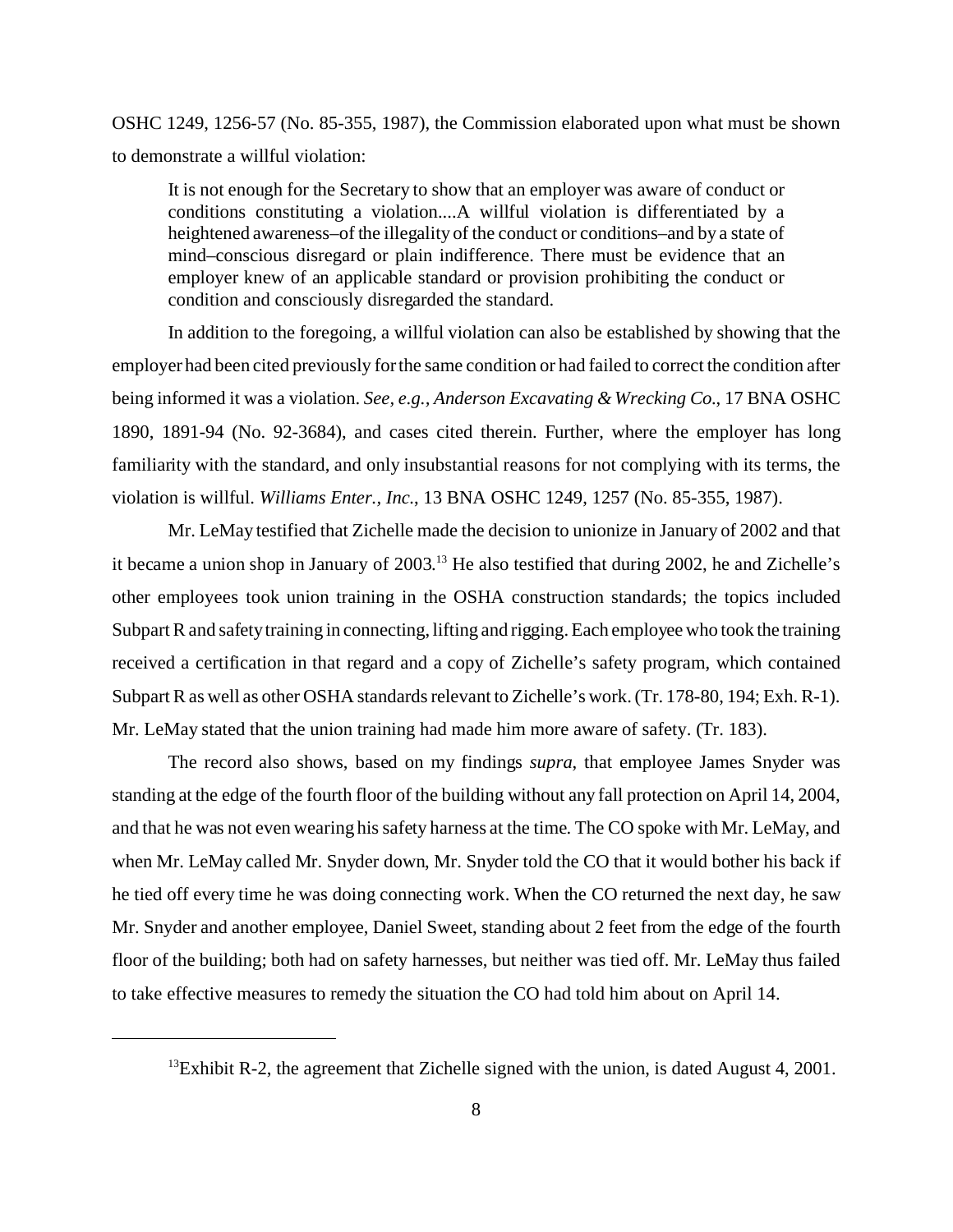Finally, the record shows that Zichelle had received prior citations for violations of fall protection standards and that all of those citations were resolved by settlement agreements signed by representatives of OSHA and the company. ZSE Incorporated ("ZSE") was cited in May 2000 for a violation of 29 C.F.R. 1926.105(a), for failure to use fall protection when employees were exposed to falls of 26 to 36 feet. ZSE was also cited in June 2000 for a violation of 29 C.F.R. 1926.1053(b)(1), for use of a ladder that did not extend 3 feet beyond the second floor landing employees were accessing. Zichelle was cited in May 2001 for a violation of 29 C.F.R. 1926.105(a), for failure to use fall protection when an employee was exposed to a fall of 36 feet.<sup>14</sup> Peter Zichelle signed the settlement agreements relating to the May 2000, June 2000 and May 2001 citations. ZSE was cited a third time, in October 2002, for a violation of 29 C.F.R. 1926.760(a)(1), when an employee working without fall protection fell 26 feet to his death.<sup>15</sup> Zichelle was cited a second time, in February 2004, for a violation of 29 C.F.R. 1926.501(b)(1), for employees walking on steel 28 feet from the ground without fall protection. James Bedard signed the settlement agreements relating to the October 2002 and February 2004 citations. (Tr. 103-08, 118-25, 143-46; Exhs. C-1, C-3-5, C-7).

At the trial, Peter Zichelle objected to the settlement agreements relating to ZSE, stating they were irrelevant as it was a different company.<sup>16</sup> (Tr. 108). However, evidence in the record indicates that Zichelle and ZSE are essentially the same company or are at least very much interrelated. Exhibit R-2, the union agreement that Peter Zichelle signed in August of 2001, shows the company as "Zichelle Steel Erectors, Inc. (Z.S.E., Inc.)." Further, that Peter Zichelle signed settlement agreements for both ZSE and Zichelle is proof of his involvement in both companies. *See* C-3, C-4,

 $14$ This citation alleged various violations, all of which were included in the settlement agreement. Two items alleged violations of 29 C.F.R. 1926.453(b)(2)(v) and (iv), for employee exposure to falls for not tying off in boom lifts and for climbing the rails of boom lifts.

<sup>&</sup>lt;sup>15</sup>This citation alleged several violations, all of which were included in the settlement agreement. One item alleged a violation of 29 C.F.R. 1926.1053(b)(1), for use of a ladder that did not extend 3 feet above the second floor landing employees were accessing.

<sup>&</sup>lt;sup>16</sup>Mr. Zichelle also testified that C-1, the agreement relating to the February 2004 Zichelle citation, was incorrect as the condition was not a fall protection violation; however, as he agreed that Mr. Bedard had signed C-1 as a representative of Zichelle, his testimony in this regard was not persuasive. (Tr. 144-46).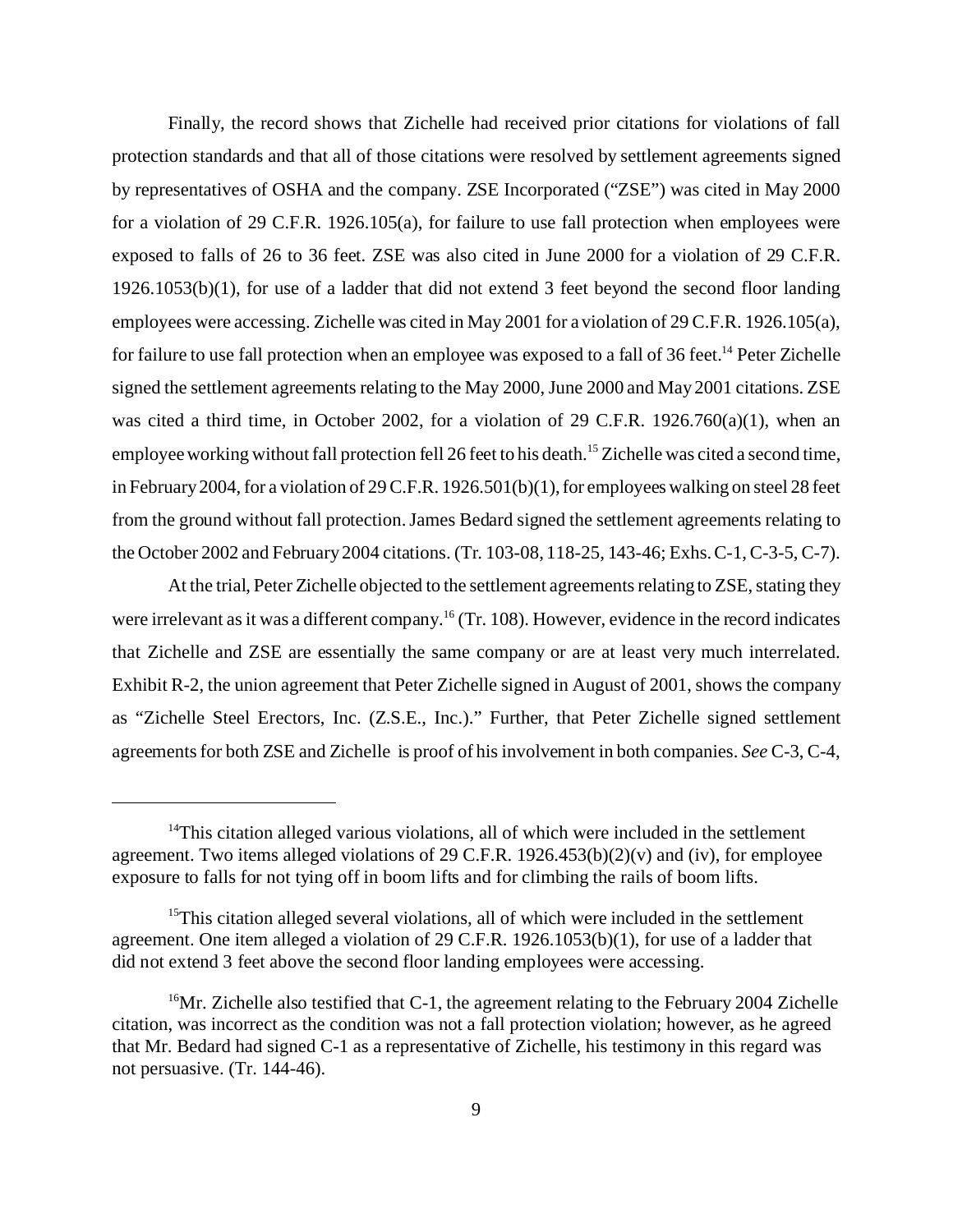C-7. Another indication of the interrelation is the fact that James Bedard signed the 2002 agreement for ZSE and the 2004 agreement for Zichelle. *See* C-1, C-5. Mr. Zichelle described Mr. Bedard as "half owner of ZSE" and a "supervisor foreman" of Zichelle; he also testified that Mr. Bedard had been the supervisor of the job that resulted in the February 2004 Zichelle citation. (Tr. 143-46). In addition, the CO testified that a truck he observed at the site had "ZSE Inc" on it, as shown in photograph C-13(p). (Tr. 61). Finally, the record shows that a "Joan Membrino" sent transmittals to OSHA on Zichelle letterhead relating to both a ZSE and a Zichelle inspection. *See* C-3, C-5.

Based on the foregoing, I conclude that Peter Zichelle had knowledge of all of the previous citations issued to ZSE and Zichelle and that James Bedard had knowledge of at least the October 2002 ZSE citation and the February 2004 Zichelle citation. I further conclude that Mr. LeMay had knowledge of at least one previous citation. C-3, the settlement agreement for the May 2001 Zichelle citation, includes a copy of the OSHA 1B from that inspection; the second page of the OSHA 1B notes that Mr. LeMay was Zichelle's foreman at the site and that he was part of the decking crew. In light of these conclusions, and due to the circumstances of the subject inspection and Zichelle employee training in Subpart R, I find that Zichelle's management had a heightened awareness of the requirements of the cited standard.17 Despite this heightened awareness, however, the company failed to ensure that the requirements of the standard were met at the subject site.<sup>18</sup> The alleged violation of 29 C.F.R. 1926.760(a)(1) is accordingly affirmed as a willful violation.

#### *Penalty Assessment*

The Secretary has proposed a penalty of \$35,000.00 for this citation item. As the final arbiter of penalties, the Commission must give due consideration to the gravity of the violation and to the employer's size, history and good faith. *J.A. Jones Constr. Co.*, 15 BNA OSHC 2201, 2213-14 (No. 87-2059, 1993). These factors are not necessarily accorded equal weight, and gravity is generally the

 $17$ Exhibit R-1, Zichelle's safety program, contains a list of the Zichelle employees who received certifications for having attended the Subpart R training in 2002; the list includes the names of James Bedard, Christopher LeMay and Peter Zichelle.

 $18$ Zichelle's heightened awareness is also shown by Mr. LeMay's indicating to Jackson's safety director, on April 9, 2004, that there would be "100 percent fall protection" at the site. (Tr. 18-19, 28-30). Further, Mr. LeMay admitted the steel was slippery due to wet weather at the time of the inspection, which, in my view, shows plain indifference to employee safety. (Tr. 194-95).